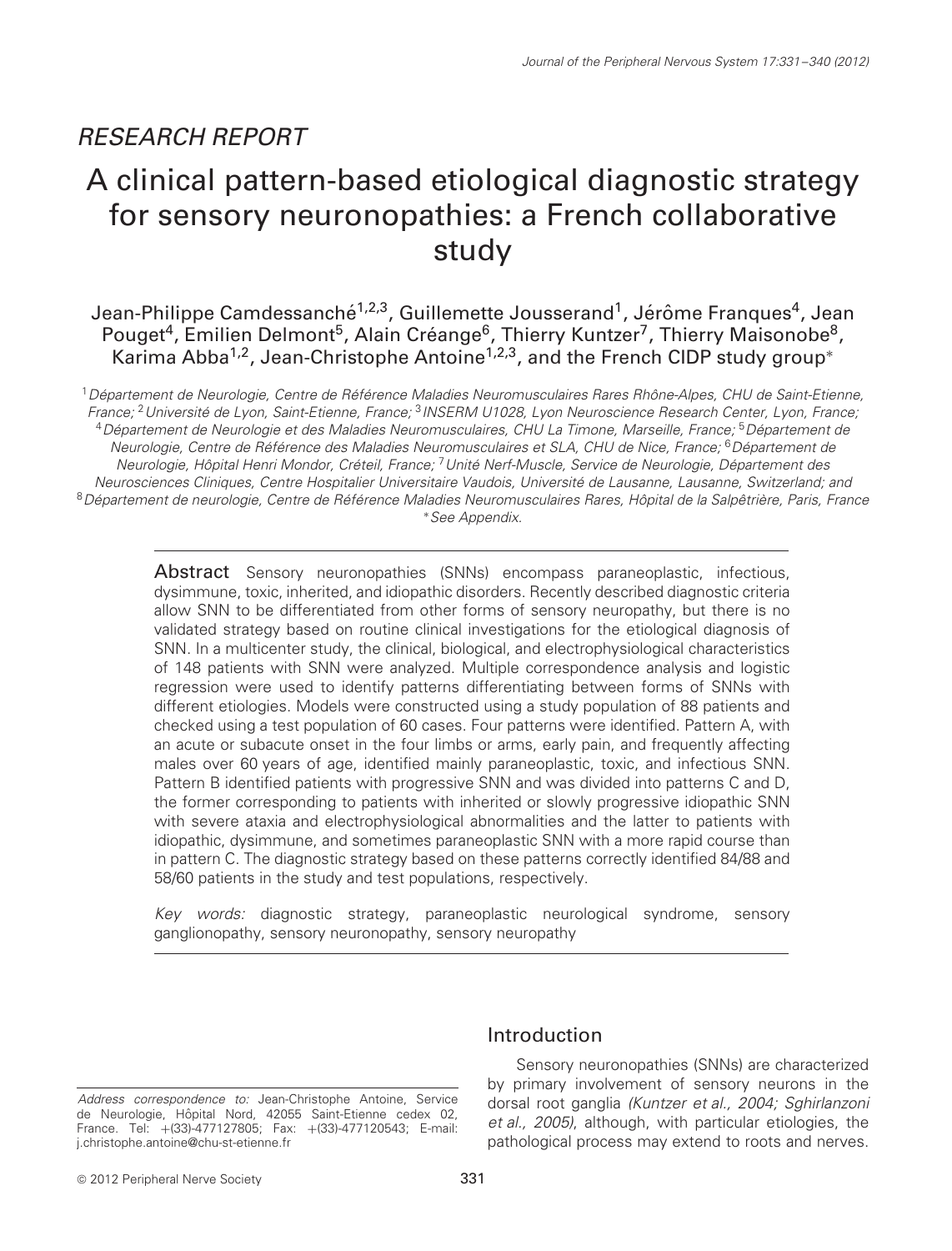SNNs encompass paraneoplastic disorders (Graus et al., 1990; Dalmau et al., 1991; Wanschitz et al., 1997; Antoine and Camdessanché, 2007), infectious disorders (Scaravilli et al., 1992; Esiri et al., 1993), dysimmune disorders (Griffin et al., 1990; Mori et al., 2005), and toxic, inherited, and idiopathic disorders (Okajima et al., 1983; Sobue et al., 1988; Hainfellner et al., 1996; Kurokawa et al., 1998; Colli et al., 2008). The elaboration of an etiological diagnostic strategy for these neuropathies, which is essential in terms of therapeutic possibilities and prognosis for the patient, involves two steps. The first is the differentiation of SNN from other sensory neuropathies. We have recently shown that a relatively simple set of criteria established on a population of patients with disorders known to depend on sensory neuron involvement allows SNN to be differentiated from other sensory neuropathies with good sensitivity and specificity (Camdessanché et al., 2009) (Table 1), but do not differentiate between different types of SNN with different etiologies. The second step therefore is to rapidly and accurately make a good final diagnosis of the underlying cause of the neuropathy, but this is frequently difficult, as it may only become apparent months or years after onset and the initial negative checkup. The aim of this study was to devise and validate a suitable strategy for the diagnosis of the underlying causes of SNN.

### Materials and Methods

### Patient selection

The study was approved by the Ethics Committee of the University Hospital of Saint-Etienne, France. Two populations of patients were included in the study. The first, the ''study'' population, consisted of 88 consecutive patients with a final diagnosis of SNN referred to the Rhône-Alpes Reference Centre for Rare Neuromuscular Diseases before January 2009 (monocenter study). The second, the ''test'' population, consisted of 60 patients with a final diagnosis of SNN consecutively investigated in 15 Francophone reference centers for neuromuscular diseases, who were entered in a French database of patients with SNN after January 2009 (multicenter study). The monocenter study population was used in the elaboration of the diagnosis strategy, which was then checked against the multicenter test population.

To be recruited in the study, all patients had (1) to fulfill the diagnosis criteria of possible or probable SNN (see Table 1 for detailed criteria) (Camdessanché et al., 2009), (2) to have been investigated until a final etiological diagnosis of the SNN was made by the methods routinely used in this center, which were not based on the strategy proposed here, and (3) to have been followed up for a sufficient period for any underlying cause to become apparent before the final diagnosis of idiopathic SNN was made.

For each patient, a complete and detailed record of the clinical and electrophysiological investigations had to be available; these included laboratory investigations including screening for diabetes mellitus, renal failure, abnormal white blood cell count, plasma ion abnormalities, monoclonal gammopathy, liver perturbations, B12 deficiency, thyroid hormone abnormalities, and well-characterized onconeural antibodies and organor non-organ-specific antibodies, including antinuclear, mitochondrial, SSA, and SSB antibodies, and serology for human deficiency virus (HIV) and hepatitis B and C. In addition, a chest and abdominal computerized tomography (CT) scan were performed in some cases to search for a tumor. The patients were then classified into six etiological categories: (1) paraneoplastic SNN, defined by the presence of onconeural antibodies or a cancer within 2 years before or after onset, (2) toxic neuropathies, including patients treated with platin salts or with chronic B6 consumption or high

#### **Table 1.** The diagnostic criteria for SNN used in the study.

| Step A: In a patient with a clinically pure sensory neuropathy, a diagnosis of SNN is considered possible if the<br>total score is $>6.5$                                                                                                                                                                                                                                                                           | Points |
|---------------------------------------------------------------------------------------------------------------------------------------------------------------------------------------------------------------------------------------------------------------------------------------------------------------------------------------------------------------------------------------------------------------------|--------|
| Ataxia in the lower or upper limbs at onset or full development                                                                                                                                                                                                                                                                                                                                                     | $+3.1$ |
| Asymmetrical distribution of sensory loss at onset or full development                                                                                                                                                                                                                                                                                                                                              | $+1.7$ |
| Sensory loss not restricted to the lower limbs at full development                                                                                                                                                                                                                                                                                                                                                  | $+2.0$ |
| At least one SAP absent or three SAPs <30% of the lower limit of normal in the upper limbs, not explained by<br>entrapment neuropathy                                                                                                                                                                                                                                                                               | $+2.8$ |
| Fewer than two nerves with abnormal motor NCS results in the lower limbs                                                                                                                                                                                                                                                                                                                                            | $+3.1$ |
| Step B: A diagnosis of SNN is probable if the patient's score is >6.5 and if the initial workup does not show biological<br>perturbations or ENMG findings excluding SNN and the patient has one of the following disorders: onconeural AB or a<br>cancer 5 years before or after onset, cisplatin treatment, or Sjögren's syndrome or if the MRI shows a high signal in the<br>posterior column of the spinal cord |        |
| Step C: A diagnosis of SNN is definite if DRG degeneration is pathologically demonstrated, although DRG biopsy is                                                                                                                                                                                                                                                                                                   |        |

not recommended

AB, antibody; DRG, dorsal root ganglia; ENMG, electroneuromyogram; MRI, magnetic resonance imaging; NCS, nerve conduction study; SAP, sensory action potential; SNN, sensory neuronopathy.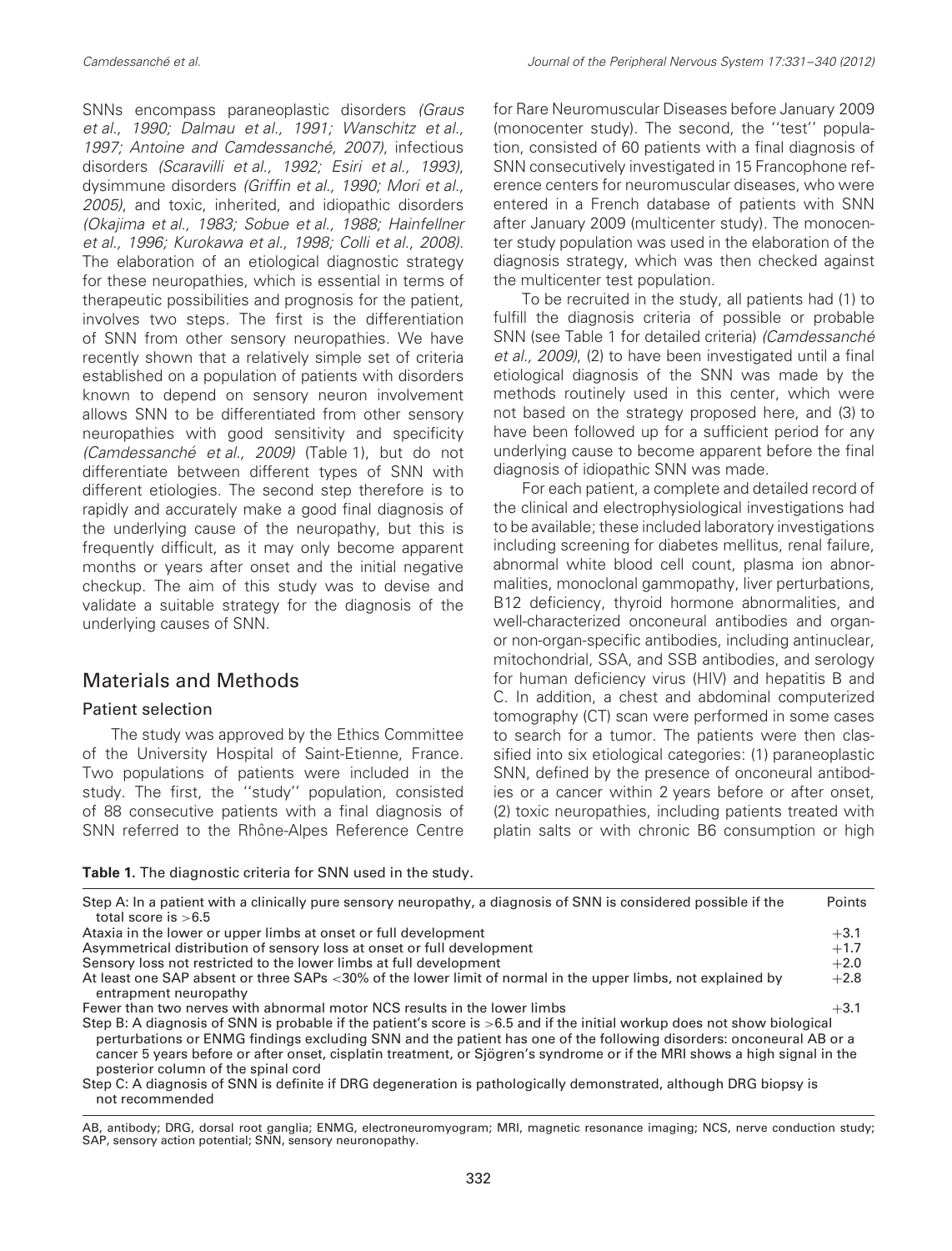alcohol consumption, (3) neuropathies associated with a dysimmune context, (4) infectious SNN, (5) inherited neuropathies with either an identified mutation or a well-established family history, and (6) idiopathic neuropathies.

### Clinical data recorded for the study

#### Clinical characteristics

The following data were recorded: (1) sex and age, (2) family history, (3) at disease onset, the modality of onset (acute ≤1 month, subacute *>*1 month and ≤6 months, or progressive *>*6 months), presence of paresthesia/dysesthesia, ataxia, or pain and initial involvement of only the lower or upper limbs or all four limbs, and (4) at maximum development of the neuropathy, a topography of sensory loss in the four limbs (proximal or distal), face, or trunk and the presence of pain, dysesthesia/paresthesia, ataxia in the upper or lower limbs, and small (thermal and pin-prink sensation) or large (vibration and joint position sense) fiber involvement, the number of elicited tendon reflexes, symmetry or asymmetry of the sensory loss, the modified Rankin score, and autonomic system abnormalities, including orthostatic hypotension, constipation, diarrhea, sexual impotence, bladder disturbances, abnormal sweating, and pupil abnormalities. Cerebrospinal fluid (CSF) abnormalities included a protein concentration *>*0.5 g/l, a white cell count *>*5/mm3, or an oligoclonal pattern.

#### Electroneuromyography

For the electrophysiological study at full development of the neuropathy, conduction velocities were recorded using a classical procedure in the median, ulnar, and radial nerves in the forearm and peroneal, tibial, superficial peroneal, and sural nerves in the leg. Sensory action potentials (SAPs) were recorded in the median, ulnar, radial, superficial, peroneal, and sural nerves and expressed as a percentage of the lower limit of the laboratory normal values. Motor distal latencies, compound muscle action potential (CMAP), and minimal F-wave latencies were recorded for the median, ulnar, tibial, and peroneal nerves. The electrophysiological pattern of each motor nerve was classified as normal, axonal/neuronal, demyelinating, or intermediate according to the published criteria (Camdessanché et al., 2002).

#### Statistical analysis

Statistical analyses were performed using SPSS 14<sup>®</sup> software (IBM Corporation, Armonk, NY, USA). The strategy used is summarized in Fig. 1. The study population was used to generate a model of patterns of SNN related to specific etiologies.



**Figure 1.** Flow chart for the strategy used in the study.

In the first step, multiple correspondence analysis (MCA) was used as a descriptive method to identify groups of patients in the study population who shared a similar pattern (Benzécri, 1973; Klecka, 1980; Bécue-Bertaut and Pagès, 2006). MCA is a multivariate method for the exploratory study of multidimensional contingency tables. It is powered to highlight similarity and dissimilarity among a complex population by providing a synthetic analysis of categories from a battery of qualitative data. The distances between variables in a multidimensional table containing all the variable values are calculated to identify a small number (usually 2) of dimensions or axes of inertia, in which deviations from a reference value can be graphically represented as an indication of relationship between variables. The following variables were entered into the analysis: age; sex; modality of onset (acute–subacute vs. progressive); at onset, sensory manifestations involving the upper limbs with an asymmetrical distribution; and at full development, sensory manifestations restricted to the lower limbs, pain, ataxia, at least one abolished SAP in the upper limbs, and presence of motor conduction velocity abnormalities (more than one nerve with an abnormal CMAP or conduction velocities) (Camdessanché et al., 2009). Etiological category was introduced as a supplementary variable, but not entered in the calculation.

In the second step, univariate and multivariate logistic regression analyses were used to identify the clinical and electrophysiological items characterizing the different types of SNN patterns based on the etiology recognized by the MCA and to obtain a model of these patterns. Receiver operating characteristic (ROC) curves were used to measure the sensitivity and specificity of the patterns. This allowed the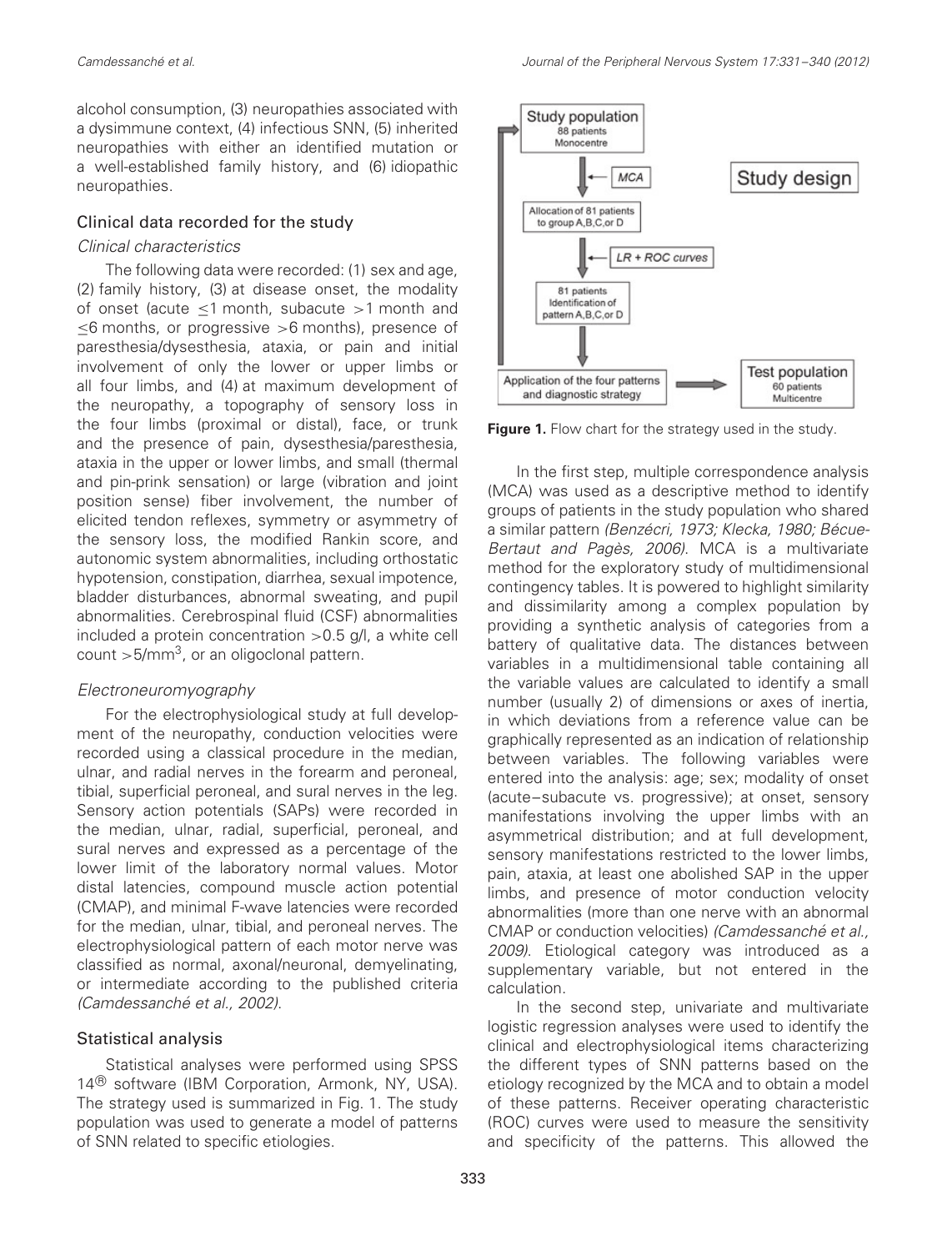construction of a flowchart providing a strategy for the etiological diagnosis of SNN. In the third step, the sensitivity and specificity of the proposed strategy was checked using a prospective test population.

### Results

### **Patients**

The study and test populations consisted of 88 and 60 patients, respectively. Their characteristics and etiological diagnosis are summarized in Table 2. The two populations differed in terms of etiologies and consequently sex, because the center that recruited the study population is a reference center for paraneoplastic disorders, in which there is a higher frequency of males. Of the 148 patients, 66 fulfilled the criteria for probable SNN and 82 for possible SNN, none of the latter had electrophysiological perturbations excluding SNN. In terms of the final etiological diagnosis, 41 patients had paraneoplastic SNN (3 without onconeural antibodies), 17 toxic SNN (4 with high alcohol consumption and weight loss), and 30 dysimmune SNN (12 Sjögren's syndrome, 6 monoclonal gammopathy – including 1 with antidisialosyl ganglioside antibodies-, 1 lupus, 2 lupus anticoagulant, 1 primary biliary cirrhosis, 1 kidney graft,1 ulcerative colitis, 1 non-systemic vasculitis, and 5 unclassified dysimmune disorder). In two patients, the SNN was linked to mycoplasma pneumonia or HIV infection. Inherited SNN was seen in eight patients: one with Friedreich ataxia and one with mitochondriopathy with multiple mitochondrial DNA deletions were definite inherited SNN, while one with familial sensory neuropathy without an identified gene and five with a family history including a pair of twins corresponded to probable inherited SNN. One patient had B12 deficiency and 49 had idiopathic SNN.

In the study population, a final etiological diagnosis was made within 6 months after the first referral in 56 patients (28 paraneoplastic, 13 toxic, 10 dysimmune, 2 infectious, and 3 inherited) and between 6 months and 10 years in 10 (mean 2.3 years, median 2.8 years; 5 dysimmune and 5 paraneoplastic), the longest delay being observed in 2 patients with Sjögren's syndrome (7 and 10 years, respectively). In the case of the remaining 22 patients, no etiological diagnosis was made after a mean follow-up of 10.1 years (median 9.5, range 1–21) after onset of symptoms, and the SNN was considered idiopathic in these patients.

The time from referral to diagnosis was not recorded in the test population, but the mean followup was 6.2 years (median 2.8, range 0.5–45) after neuropathy onset in patients with a final etiological **Table 2.** Demographic characteristics and etiologies of the sensory neuronopathies of the two populations used in the study.

|                                                                                                                                                                                                                                                                                                                                | Study<br>population                                                                                           | Test<br>population                                                                                                     |
|--------------------------------------------------------------------------------------------------------------------------------------------------------------------------------------------------------------------------------------------------------------------------------------------------------------------------------|---------------------------------------------------------------------------------------------------------------|------------------------------------------------------------------------------------------------------------------------|
| Number<br>Males/females<br>Age (mean $+$ SD)<br>Paraneoplastic<br>With onconeural AB<br>Toxic<br><b>Platin salts</b><br>Alcohol<br>Dysimmune<br>Sjögren's syndrome<br>Lupus/lupus anticoagulant<br>Monoclonal gammopathy<br>Others<br>Infectious<br>Genetic/familial<br>Identified gene<br><b>Family history</b><br>Idiopathic | 88<br>50/38<br>$57.8 + 14.2$<br>33<br>31<br>13<br>11<br>2<br>13<br>5<br>2<br>2<br>4<br>2<br>3<br>0<br>3<br>24 | 60<br>25/35<br>$54.7 + 14.4$<br>8<br>7<br>4<br>2<br>2<br>17<br>7<br>1<br>4<br>5<br>0<br>5<br>$\overline{2}$<br>3<br>25 |
| Others                                                                                                                                                                                                                                                                                                                         | 0                                                                                                             | 1                                                                                                                      |

AB, antibody; SD, standard deviation.

diagnosis and 4.6 years (median 2.7, range 1–20) in idiopathic cases.

### Patterns of SNN in the study population

### Multiple correspondence analysis

The MCA was almost reliable, with a Chronbach's alpha value of 0.79 (reliable if ≥0.80). Two dimensions were identified containing 32.9% of the total variance. Dimension 1 was sensitive to age, clinical manifestations at full development, and electrophysiological abnormalities, whereas dimension 2 was sensitive to clinical manifestations at onset and the course of the disease. As shown in Fig. 2A, among the 88 patients, MCA identified two groups which almost did not overlap, group A, consisting of 41 patients with mainly paraneoplastic SNN (30 cases) or toxic SNN (10 cases), the remaining patients having dysimmune SNN, and group B, consisting of 40 patients with dysimmune SNN (10 cases), idiopathic SNN (23 cases), inherited SNN (3 cases), anti-Huassociated paraneoplastic SNN (1 case), infectious SNN (1 case), or toxic SNN (2 cases). The remaining seven patients (two paraneoplastic, two dysimmune, one infectious, one toxic, and one idiopathic SNN) had a pattern intermediate between these two groups.

As shown in Fig. 2B, group B could be subdivided into two subgroups. Sixteen patients with genetic or idiopathic SNN formed a cluster (group C) which did not overlap with a group of 24 patients, which was a mix of idiopathic or dysimmune SNN (dysimmune/idiopathic SNN, group D).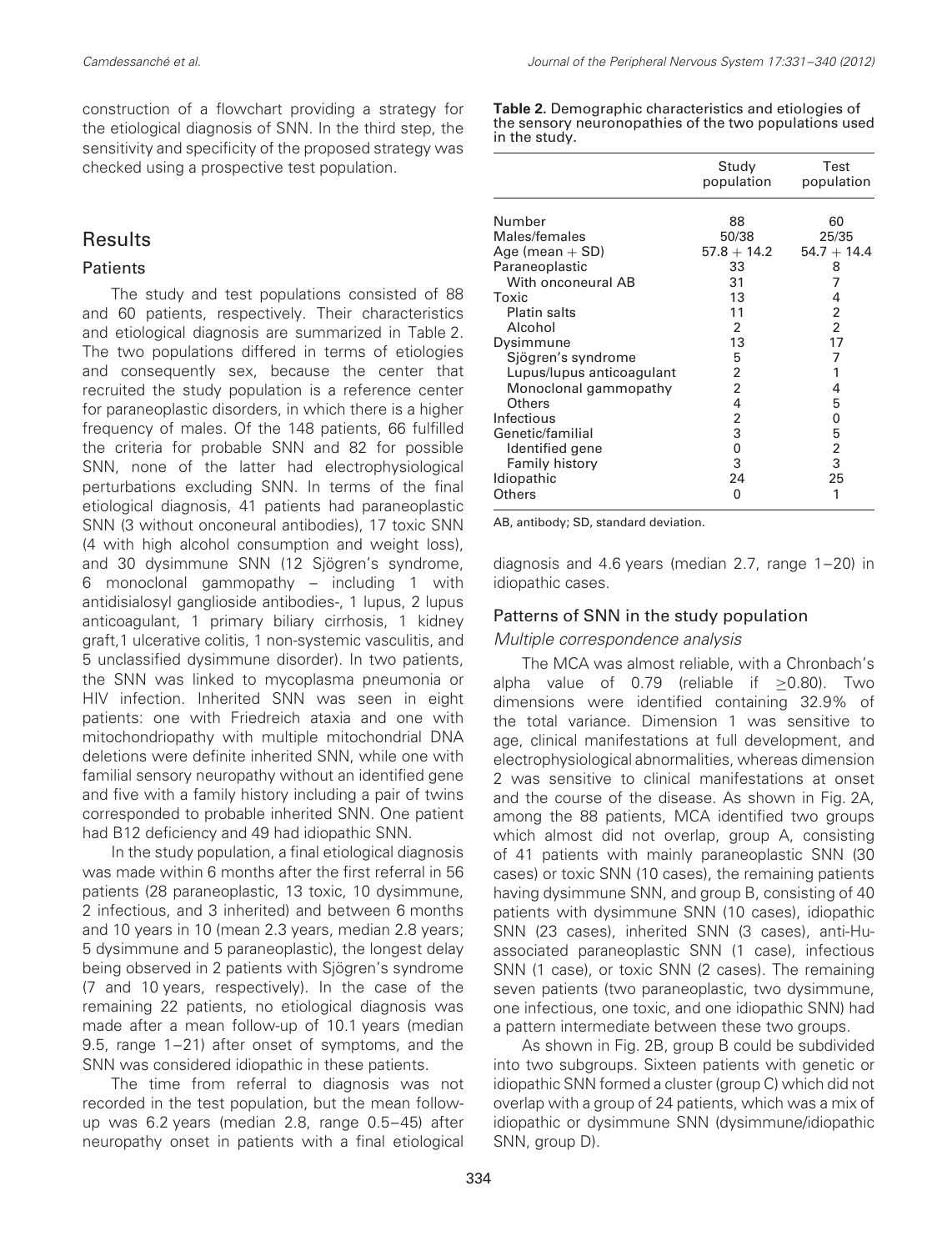

**Figure 2.** Multiple correspondence analysis. (A) Distribution of the 88 patients in the study population in two-dimensional space and identification of patients conforming to pattern A or pattern B. (B) In the patients conforming to pattern B, identification of patients conforming to pattern C; pattern D corresponds to those patients with pattern B who do not conform to pattern C. DYS, dysimmune; GEN, genetic; ID, idiopathic; PARA, paraneoplastic; TOX: toxic.

#### Logistic regression analysis

Logistic regression analysis was then used to determine the clinical and electrophysiological characteristics that distinguished pattern A from pattern B and pattern C from pattern D (Tables 3 and 4). The analysis was performed on 81 patients after exclusion of the 7 patients with a pattern intermediate between A and B.

Patterns A and B. Patients with pattern A (mostly paraneoplastic and toxic SNN) were more frequently males and were older than patients with pattern B (mainly dysimmune and idiopathic SNN). In group A, comparatively to group B, onset was frequently acute or subacute with involvement of all four limbs or only the arms and with pain as an early manifestation, while at full development, pain and dysesthesia were predominant, and in patients with paraneoplastic disorders, the CSF results and motor conduction velocities were frequently abnormal. Multivariate analysis identified an older age (odds ratio [OR] 1.13: 1.0–1.27 95% confidence interval [CI], p *<* 0.05), male sex (OR 44.4: 10.02–197.4 95% CI, p *<* 0.01), acute or subacute onset (OR 189.9: 18.8–1896.4 95% CI,  $p = 0.001$ , and painful onset (OR 7.9: 2.4–25.7 95%) CI, p *<* 0.05) less frequently restricted to the lower limbs (OR 0.07: 0.002–0.19 95% CI, p *<* 0.01) as factors characteristic of pattern A that distinguished it from pattern B. The CSF was not included in the analysis, as not all of the patients underwent a spinal tap. Using ROC curves (Fig. 3A), the presence of at least two of these items distinguished pattern A from pattern B with 90% sensitivity and 75% specificity. When these criteria established on the 81 patients with either pattern A or B were applied to the whole study population of 88 patients (Fig. 4), 100% of cases of toxic SNN (13/13) and of infectious SNN (2/2), 85% of cases of paraneoplastic SNN (28/33), and 0% of cases of inherited SNN (0/3) were correctly identified. The overall positive predictive value of these criteria for these etiologies was 90%. However, only 59% of patients with idiopathic SNN (14/24) and 29% of those with dysimmune SNN (4/13) were identified, with an overall positive predictive value of 38%, indicating clinical heterogeneity in these two forms of SNN, for which the criteria characterizing patterns C or D need to be applied to accurately identify the etiology.

Patterns C and D. Compared to patients in the overlapping group of idiopathic and dysimmune SNN (pattern D), patients with pattern C (idiopathic or inherited SNN) tended to be older. In group C, compared to D, onset was more frequently progressive, with ataxia as a predominating manifestation, and onset in the lower limbs and absence of pain were marginally significant. Extension of sensory loss to the trunk was more frequent. Electrophysiologically, SAPs in the four limbs were more severely abnormal. Multivariate analysis confirmed that this variety of SNN was characterized by older age (OR 1.1: 1.01–1.20 95% CI, p *<* 0.05), a slowly progressive course (OR 39.8: 2.84–558.9 CI, p *<* 0.01), and an electrophysiologically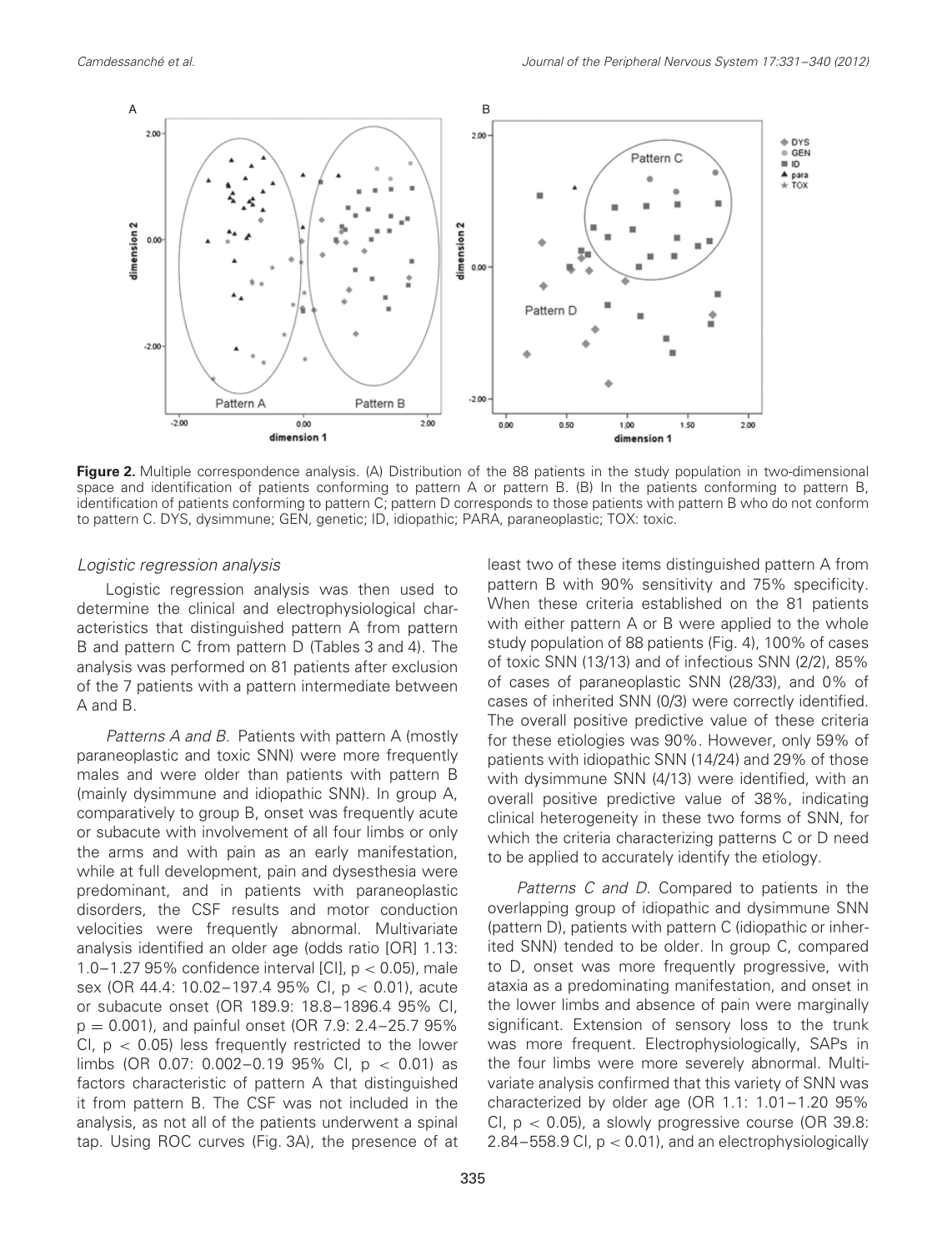|                           | Pattern A vs. B       | p-Value  | Pattern C vs. D      | p-Value                  |
|---------------------------|-----------------------|----------|----------------------|--------------------------|
| Age                       | $1.03(0.99 - 1.06)$   | 0.07     | $1.04(0.99 - 1.09)$  | 0.07                     |
| Sex (males)               | $5.93(2.23 - 15.76)$  | 0.0004   | $2.57(0.72 - 9.17)$  | 0.14                     |
| Onset                     | 40/41                 | 22/26    | 16/27                | $\overline{\phantom{0}}$ |
| Progressive               | $0.043(0.01 - 0.16)$  | 0.043    | $5.42(1.25 - 23.49)$ | 0.024                    |
| Dysesthesia               | $3.08(0.88 - 10.82)$  | 0.079    | $0.38(0.09 - 1.54)$  | 0.17                     |
| Ataxia                    | $0.64(0.27 - 1.54)$   | 0.32     | $8.67(1.96 - 38.41)$ | 0.0045                   |
| Pain                      | $2.93(1.18 - 7.27)$   | 0.020    | $0.29(0.07 - 1.25)$  | 0.097                    |
| Four limbs                | $5.48(1.78 - 16.82)$  | 0.003    | <b>NA</b>            | 0.98                     |
| LL only                   | $0.10(0.03 - 0.32)$   | < 0.0001 | $3.20(0.87 - 11.82)$ | 0.08                     |
| UL only                   | $1.83(0.73 - 4.56)$   | 0.20     | $0.91(0.24 - 3.42)$  | 0.89                     |
| Four limbs $+$ LL only    | $0.61(0.25 - 1.52)$   | 0.29     | $1.29(0.35 - 4.82)$  | 0.70                     |
| Four limbs $+$ UL only    | 10.80 (3.49 - 33.41)  | < 0.0001 | $0.36(0.10-1.34)$    | 0.13                     |
| Full development          |                       |          |                      |                          |
| LL only                   | $0.22(0.02 - 2.11)$   | 0.19     | $1.79(0.23 - 14.1)$  | 0.58                     |
| UL only                   | $2.0(0.17 - 22.9)$    | 0.56     | <b>NA</b>            | 0.98                     |
| Four limbs                | $1.81(0.40 - 8.14)$   | 0.44     | $0.35(0.05 - 2.34)$  | 0.27                     |
| Face                      | $0.32(0.08 - 1.29)$   | 0.11     | $2.67(0.51 - 13.9)$  | 0.24                     |
| Trunk                     | $0.51(0.14 - 1.90)$   | 0.51     | 11.82 (1.24-113.26)  | 0.032                    |
| Pain                      | $4.04(1.60 - 10.23)$  | 0.0032   | $0.18(0.03 - 0.94)$  | 0.18                     |
| Dysesthesia               | $4.80(1.24 - 18.82)$  | 0.024    | $0.29(0.07 - 1.17)$  | 0.08                     |
| Dysautonomia              | $0.82(0.27 - 2.53)$   | 0.73     | $1.92(0.41 - 9.05)$  | 0.41                     |
| Small fiber involvement   | $0.85(0.35 - 2.07)$   | 0.71     | $0.54(0.15 - 1.96)$  | 0.35                     |
| Large fiber involvement   | $1.58(50.25 - 10.01)$ | 0.63     | <b>NA</b>            | 0.97                     |
| Ataxia                    | $0.79(0.29 - 2.18)$   | 0.79     | <b>NA</b>            | 0.97                     |
| Rankin                    | $1.43(0.95 - 2.16)$   | 0.085    | $1.03(0.60 - 1.68)$  | 0.99                     |
| <b>CSF</b>                |                       |          |                      |                          |
| Number                    | 22/26                 |          | 8/18                 |                          |
| Abnormal*                 | 13.7 (1.54 - 125.0)   | 0.07     | $1.5(0.25 - 8.98)$   | 0.66                     |
| Nerve conduction study    |                       |          |                      |                          |
| $>1$ SAP = 0 in UL        | $1.04(0.42 - 2.59)$   | 0.94     | 18.7 (2.16-162.9)    | 0.008                    |
| $>2$ SAP = 0 in UL        | $0.41(0.16 - 1.02)$   | 0.055    | $3.67(0.99 - 13.6)$  | 0.052                    |
| $>1$ SAP = 0 in LL        | $0.93(0.36 - 2.37)$   | 0.88     | $6.5(1.22 - 34.7)$   | 0.028                    |
| $>2$ SAP = 0 in LL        | $0.41(0.16 - 1.02)$   | 0.051    | 10.40 (1.92-56.11)   | 0.0065                   |
| Minor motor abnormalities | $0.17(0.06 - 0.49)$   | 0.001    | $0.37(0.07 - 1.95)$  | 0.37                     |

| Table 3. Univariate logistic regression analysis showing the differential characteristics of the sensory neuronopathy |  |  |
|-----------------------------------------------------------------------------------------------------------------------|--|--|
| patterns identified by the multiple correspondence analysis.                                                          |  |  |

The values shown are the odds ratio and 95% confidence interval. Significant values are shown in bold. CSF, cerebrospinal fluid; LL, lower limb; NA, not available; SAP, sensory action potential; UL, upper limb.

<sup>∗</sup>CSF abnormalities were a protein concentration *>*0.5 g/l, a white cell count *>*5/mm3, or an oligoclonal pattern.

| Table 4. Summary of the main characteristics of the 4 patterns of SNNs. Patterns C and D are the two variants of |  |
|------------------------------------------------------------------------------------------------------------------|--|
| pattern B.                                                                                                       |  |

|                                                                       | Pattern A                                                                                                                | Pattern B                                                                                                                       | Pattern C                                                                                                       | Pattern D                                                                                          |
|-----------------------------------------------------------------------|--------------------------------------------------------------------------------------------------------------------------|---------------------------------------------------------------------------------------------------------------------------------|-----------------------------------------------------------------------------------------------------------------|----------------------------------------------------------------------------------------------------|
| <b>Clinical features</b>                                              | Acute/subacute, onset<br>in all four limbs or<br>only the arms, early<br>pain, frequently<br>males, and over<br>60 years | Progressive course,<br>onset in the LL, rare<br>pain and dysesthesia,<br>early ataxia, possible<br>face or trunk<br>involvement | Onset at early or late<br>age, slow<br>progression, marked<br>ataxia                                            | More rapid<br>progression, less<br>severe involvement,<br>possible<br>asymmetrical<br>distribution |
| Most frequent<br>etiologies<br>Specific paraclinical<br>abnormalities | Paraneoplastic and<br>toxic<br>Abnormal CSF and<br>MCV point to<br>paraneoplastic SNN                                    | Inherited, dysimmune,<br>and idiopathic                                                                                         | Inherited and idiopathic<br>Severe reduction of<br>SAP with at least one<br>SAP abolished in the<br>upper limbs | Idiopathic and<br>dysimmune<br>SAP less severely<br>altered                                        |

CSF, cerebrospinal fluid; LL, lower limb; MCV, motor conduction velocity; SAP, sensory action potential; SNN, sensory neuronopathy.

more severe disease marked by at least one abolished SAP in the upper limbs (OR 27.1: 7.1–267.8 95% CI, p *<* 0.01). Using the ROC curve (Fig. 3B), the presence of at least three of these criteria identified patients in group C with 93% sensitivity and 78% specificity. On applying these criteria to those patients in the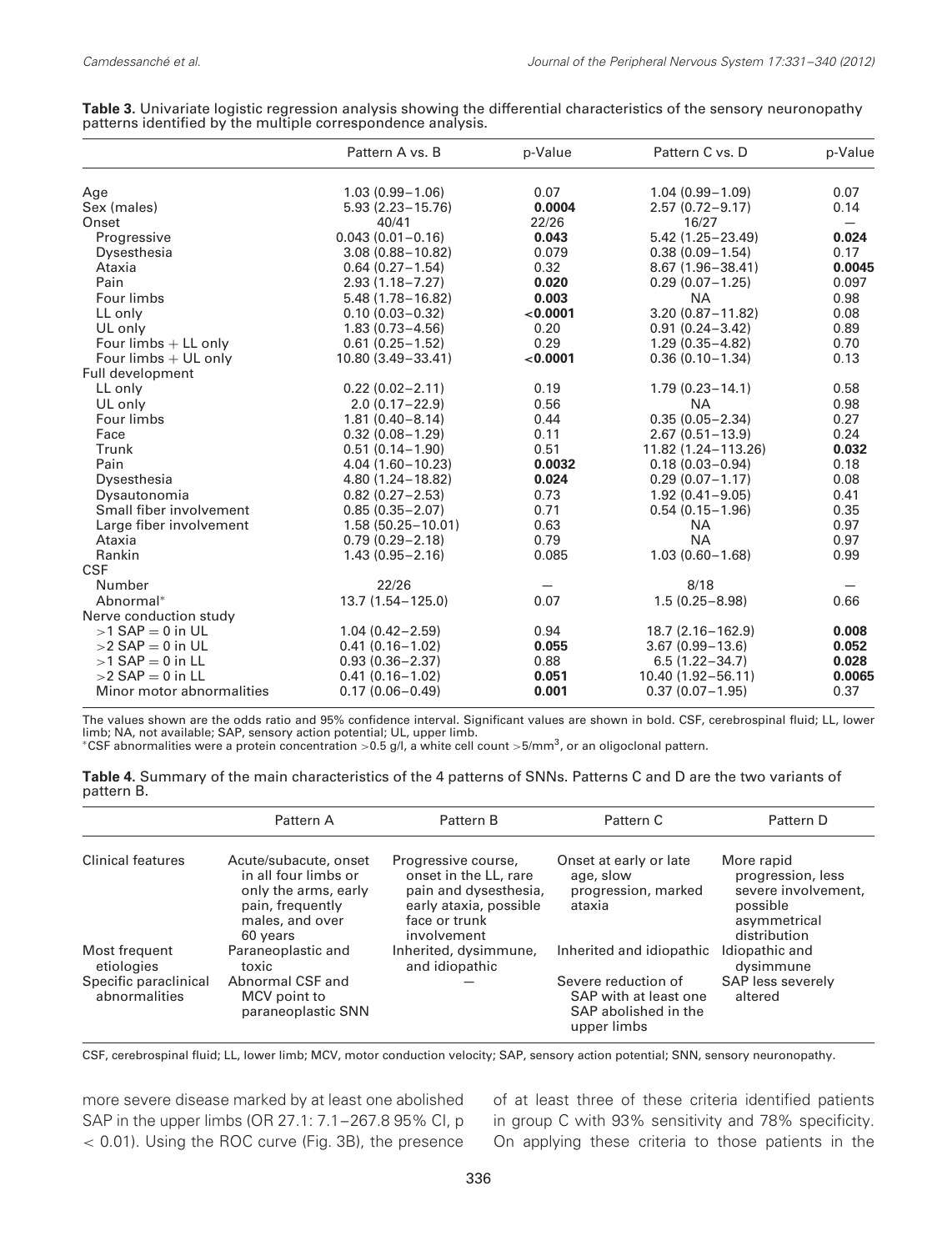

Figure 3. Receiver operating characteristic curves for the sensitivity and specificity of the two sets of criteria distinguishing pattern A from pattern B (A) and pattern C from pattern D (B) in the study population. The area under the curve is 0.906 (0.854–0.968 95% confidence interval [CI]) and 0.927 (0.871–0.983 95% CI), respectively.



Figure 4. Distribution of cases in the two populations after application of the different patterns of criteria elaborated by logistic regression. DYS, dysimmune sensory neuronopathy (SNN); GEN, genetic SNN; ID, idiopathic SNN; INF, infectious SNN; OTHER, other etiologies of SNN; PARA, paraneoplastic SNN; SP, study population; TOX, toxic SNN; CP, control/test population.

study population not identified in the previous step as conforming to pattern A (Fig. 4), pattern C identified 100% of cases of inherited SNN (3/3) and 47% of cases of idiopathic SNN (8/17), while pattern D identified 53% of cases of idiopathic SNN (9/17) and 83% of cases of dysimmune SNN (5/6).

### Elaboration of a strategy for the etiological diagnosis of SNN

Using the results obtained above, a strategy was developed with the study population and checked against the test population, with the aim of allocating each patient to the correct etiological group. This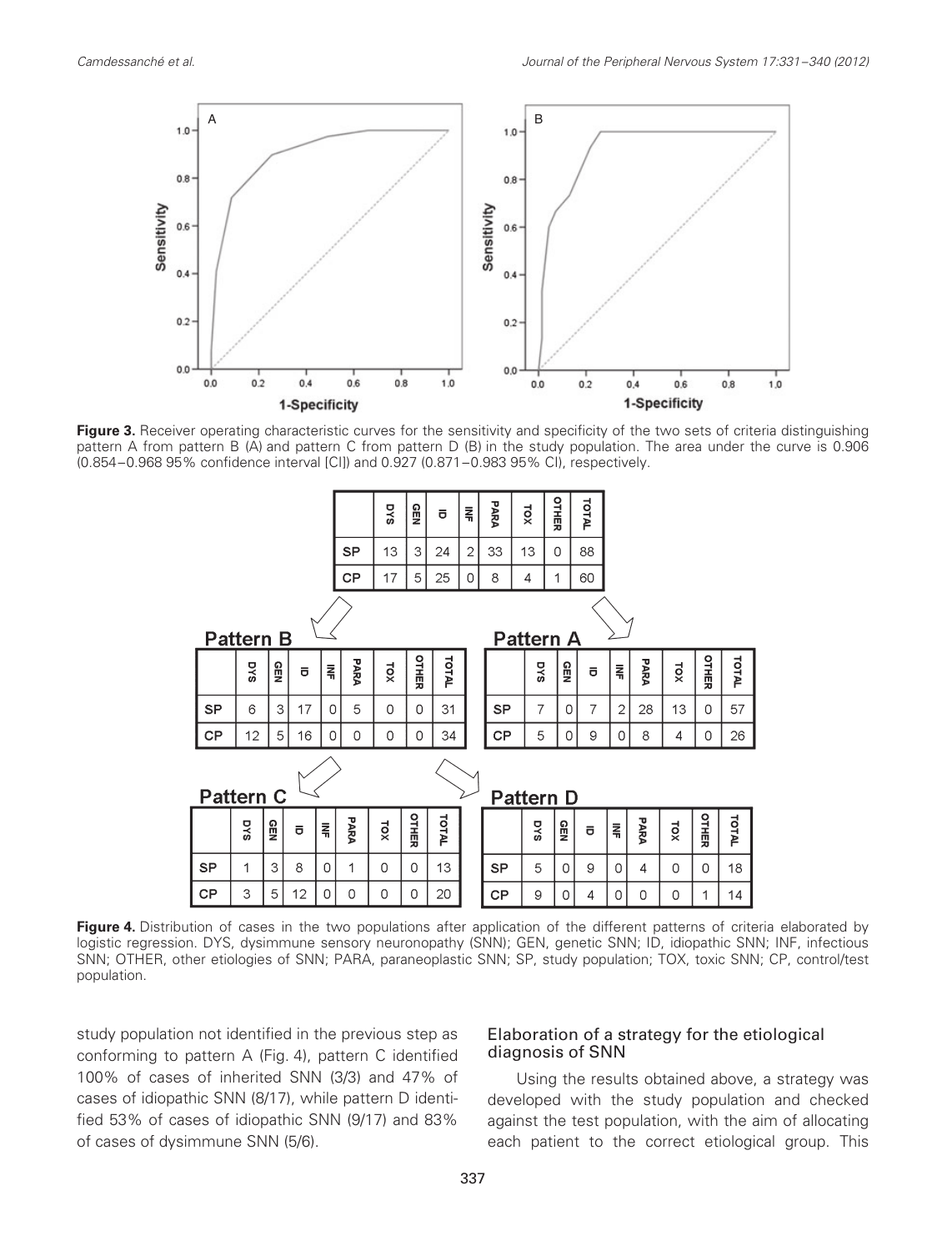

**Figure 5.** Proposed strategy for the etiological diagnosis of sensory neuronopathies (SNNs). AB, antibodies; AC, anticoagulant; CSF, cerebrospinal fluid; MG, monoclonal gammopathy; SAP, sensory action potential; SS, Sjögren's syndrome.

strategy was based on the different clinical patterns identified above and on the facts that (1) some patients did not follow these patterns, in particular patients with seronegative or slowly evolving paraneoplastic SNN, in whom the underlying tumor must not be missed and (2) a dysimmune etiology sometimes appeared years after the first referral. The number of patients identified at each step is presented as a flow chart in Fig. S1 and the final strategy is summarized in Fig. 5. In all, 95.4% (84/88) of the patients in the study population and 97% (58/60) patients in the test population were correctly allocated to their final etiological diagnosis. The four patients in the study population who were misclassified (one with pattern C and three with pattern A) developed an autoimmune context after an initial negative workup, whereas the two patients in the test population who were misclassified had either an acute idiopathic SNN that did not follow pattern A or a subacute SNN associated with Biermer's disease that was missed, as B12 levels were not initially included in the laboratory investigations.

If we consider the group of 10 patients in the study population for whom the time between onset and etiological diagnosis was 1–10 years, the use of this strategy would have led to the correct etiological diagnosis in 5/5 cases of paraneoplastic SNN (4 with Hu antibodies not initially tested and 1 seronegative patient) and 3/5 cases of dysimmune SNN. Of the 22 patients with an initial negative workup and a final diagnosis of

idiopathic SNN after a follow-up of up to 20 years, a diagnosis of chronic idiopathic SNN would have been predicted after the first referral in 59% (13 patients).

### **Discussion**

Although different types of SNN share clinical and electrophysiological features that allow them to be distinguished from other sensory neuropathies (Camdessanché et al., 2009), they show identifiable differences related to the etiology. A better knowledge of the clinical and electrophysiological patterns of SNN may help to determine the best strategy for searching for the underlying etiology (Graus et al., 2004). Such a strategy has to take into account several difficulties. First, some etiological groups are heterogeneous, for example, idiopathic SNN can sometimes involve immunity (Colli et al., 2008) and dysimmune SNN can follow an acute, subacute, or progressive course, implying different mechanisms. Second, in the case of paraneoplastic or dysimmune SNN, the cause of the neuropathy may only be revealed months or years later. Third, for a given etiology, some patients deviate from the expected pattern, as is the case in paraneoplastic SNN, which sometimes follows a protracted and indolent course (Graus et al., 1994). It is therefore important to identify, as soon as possible, those patients for whom a frequent check is recommended and this implies that the developed strategy relies on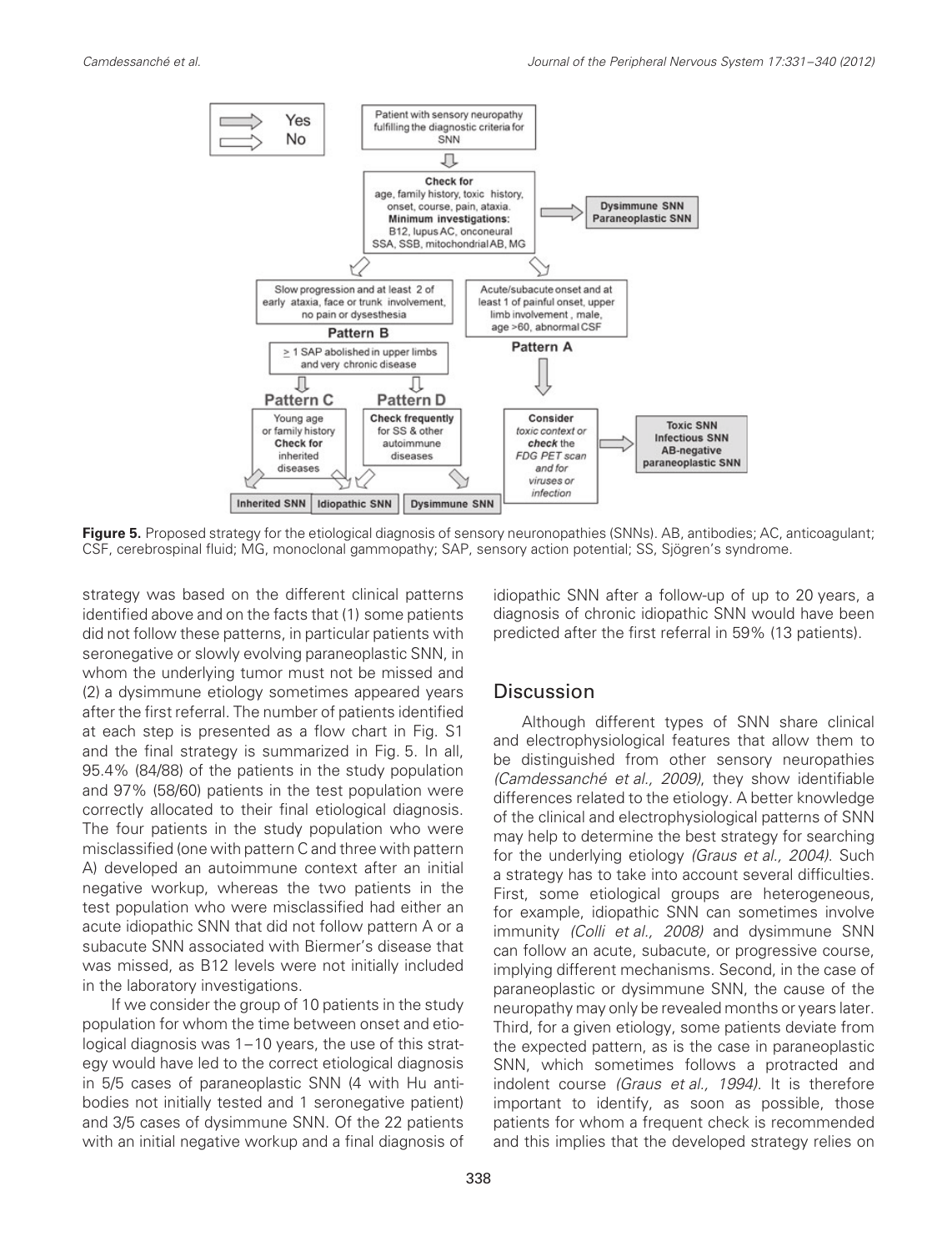clinical characteristics available at onset or early in the evolution of the neuropathy.

MCA, which does not identify groups of patients from an a priori point of view, but by whether their clinical characteristics are similar or dissimilar, allowed the characterization of four clinical patterns that are clearly linked to underlying causes of the neuropathy. Interestingly, multivariate logistic regression showed that items observable early in the evolution could identify these patterns with good sensitivity and specificity. For example, 64% of patients with an acute or subacute onset involving the upper limbs, with pain, and an age over 60 (pattern A) had paraneoplastic or toxic SNN and this pattern identified 91% of patients with these etiologies. However, this pattern also occurs with infectious SNN and sometimes with idiopathic or dysimmune SNN. An abnormal CSF is typically indicative of a paraneoplastic or infectious origin. Conversely, 91% of patients with a progressive and painless evolution (pattern B) had inherited, dysimmune, or idiopathic SNN and this pattern identified 100%, 60%, and 67% of cases with these respective etiologies. Patterns C and D are subgroups of pattern B. Pattern C characterizes patients with a very slow progressive course, an early marked ataxia without pain or dysesthesia, and a severe and diffuse alteration of SAPs. Especially if the lower limbs are affected first, this pattern typically indicates idiopathic SNN in older patients, while, in younger patients, it is suggestive of an inherited disorder. Conversely, pattern D characterizes patients with a more rapid course, mild ataxia, and sometimes asymmetric symptoms, and 56% of patients with this pattern have dysimmune, or occasionally paraneoplastic, SNN (Graus et al., 1994), while, in 40.6%, no etiology is found. Thus, as some cases of idiopathic SNN are indistinguishable from dysimmune SNN, patients with pattern D should be frequently investigated for the appearance of a dysimmune context, which developed in 31% of cases in the study population. At present, it is not known whether this dysimmune context, mainly Sjögren's syndrome, is the true cause of the neuropathy or whether this results from the association of two autoimmune diseases (Dyck, 2005). Conversely, the probability that patients with pattern C have an autoimmune disease does not exceed 12%, suggesting that close checking may not be warranted.

The complexity of SNN points to the need for a diagnostic strategy that takes into account the different issues discussed above. The strategy proposed here can be summarized as follows (Fig. 5): in a patient with possible SNN, it is necessary to take into account age at onset, family history, toxic habits, including alcohol consumption, and treatments, such as chemotherapy and chronic B6 intake. Whatever the evolution, the initial laboratory investigations should systematically include a search for anti-nuclear (ANA), SSA, or SSB antibodies and B12 vitamin deficiency. Screening for onconeural antibodies is also necessary to allow the identification of the majority of paraneoplastic SNN cases, including those with an atypical clinical presentation (e.g., with an indolent or protracted course). If one of these investigations is positive, an etiological diagnosis can be made. In our series, 40% of the study patients were diagnosed at this stage. If the workup is negative, the pattern of the neuropathy is determinant. Patients with pattern A should be investigated for toxic causes. If the CSF is abnormal, a check for an infectious disease, including HIV, is recommended and, if this is negative, the 18 fluorodesoxyglucose-positron emission tomography (FDG-PET), scanner must be used to exclude a seronegative paraneoplastic disorder (Antoine et al., 2000). In those patients who do not conform to pattern A, if the evolution is progressive and the patient fits to pattern D, a young age or family history points to an inherited disease, while older age probably suggests an idiopathic form. With pattern C, a frequent checkup for autoimmunity is warranted, especially if the patient is a young female. The presence of monoclonal gammopathy may point to a dysimmune disorder and monoclonal IgM should be tested for antidisialosyl ganglioside reactivity. Finally, one interesting finding is that some patients with apparently idiopathic SNN show a pattern identical to that of dysimmune SSN, which may suggest that these neuropathies also involve autoimmune mechanisms.

## Appendix

The French CIDP Study Group: Other members of the French CIDP group who provided cases for the study are, in alphabetical order: Françoise Bouhour, CHU de Lyon, France; Pierre Clavelou, CHU de Clermont-Ferrand, France; Andoni Echaniz-Laguna, CHU de Strasbourg, France; Hélène Gervais-Bernard, CHU de Lyon, France; Joerg Kleeberg, CHUV Lausanne, Switzerland; Emeline Lagrange, CHU de Grenoble, France; Jean-Pascal Lefaucheur, CHU de Créteil, France; Jean-Marc Léger, Hôpital de la Salpetrière, Paris, France; Stephane Mathis, CHU de Poitiers, France; Guillaume Nicolas, CHU Angers, France; François Ochsner, La Chaux-de-Fond, Switzerland; Yann Péréon, CHU de Nantes, France; Philippe Petiot, CHU Lyon, France; Pierre Soichot, CHU de Dijon, France; Guillaume Taïeb, CHU de Nimes, France; Jean-Michel Vallat, CHU de Limoges, France; Christophe Vial, CHU Lyon, France; Karine Viala, Hôpital de la Salpetrière, Paris, France.